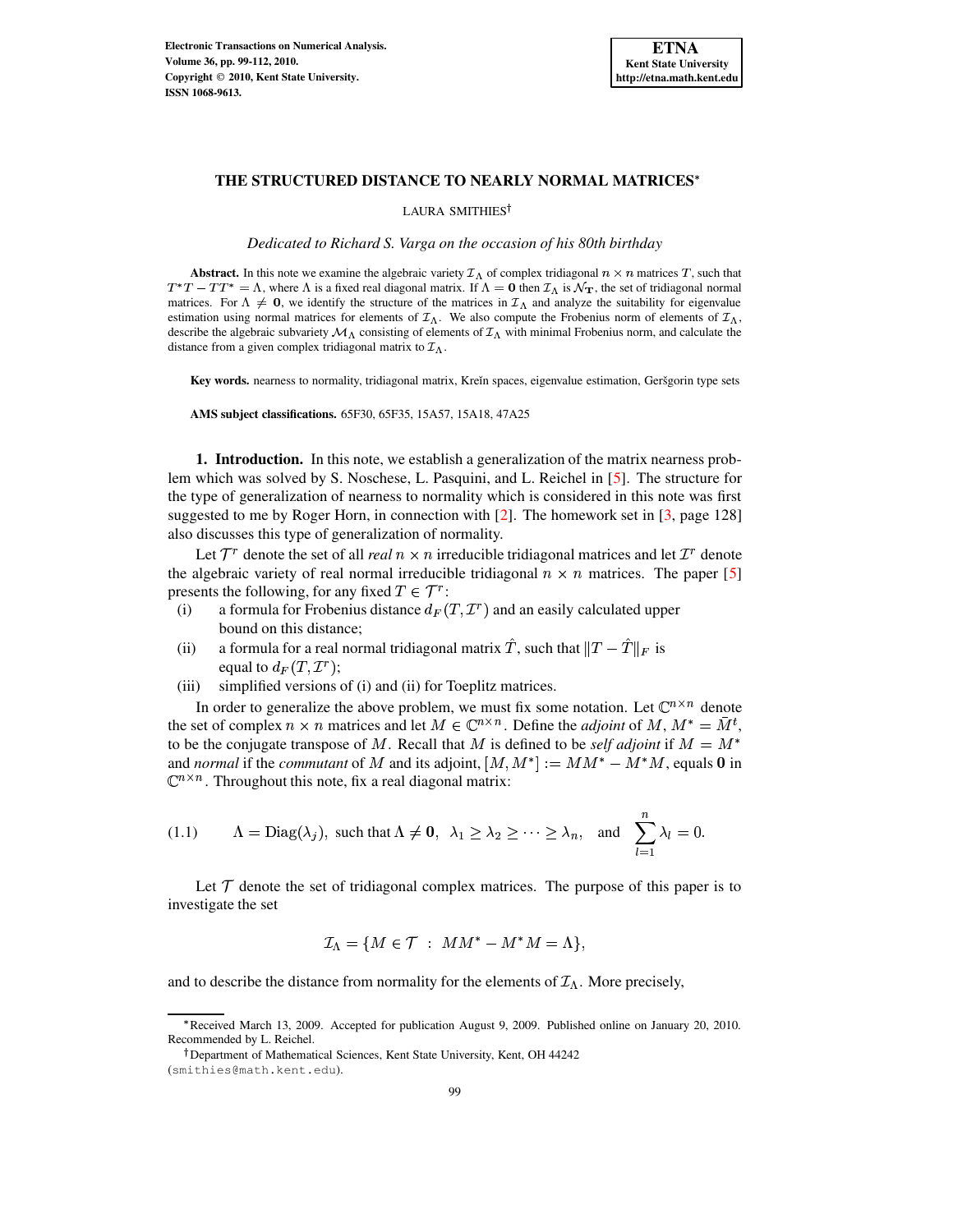- (i) we provide simple formulas, in terms of  $\Lambda$ , for the elements of  $\mathcal{I}_{\Lambda}$ ;
- (ii) for  $T \in \mathcal{T}$ , we give a formula for the Frobenius distance  $d_F^2(T, \mathcal{I}_\Lambda)$ , and an easily calculated upper bound for this distance;
- (iii) we provide formulas for the elements of the subvariety  ${\cal M}_\Lambda$  of  ${\cal I}_\Lambda$  whose Frobenius norm is minimal, and for the unique element  $M_{\Lambda} \in \mathcal{M}_{\Lambda}$  with only nonnegative entries;
- (iv) we combine the above results with those of [\[2\]](#page-13-1) to describe for any  $M \in \mathcal{I}_{\Lambda}$ the distance to normality both in the Frobenius norm and in the sense of the suitability of  $M$  for eigenvalue estimation through normal matrices.

This paper is organized as follows. Section [2](#page-1-0) recalls some elementary results and intro-duces notation which will be used throughout the paper; Section [3](#page-3-0) presents a characterization of the elements of  $\mathcal{I}_\Lambda$ . In Section [4,](#page-6-0) we give a formula for the distance  $d_F^2(T, \mathcal{I}_\Lambda)$  from  $T \in \mathcal{T}$  to  $\mathcal{I}_\Lambda$ , and we describe the algebraic variety  $\mathcal{M}_\Lambda$  of the elements of  $\mathcal{I}_\Lambda$  of minimal Frobenius norm. In Section [5,](#page-10-0) we describe the distance from normality for the elements of  $\mathcal{I}_\Lambda$ , in part, by applying results from [\[2\]](#page-13-1). The final section discusses some conclusions and possible extensions.

<span id="page-1-0"></span>**2. Background and notation.** This section defines notation used in the sequel and recalls some elementary results. Table [2.1](#page-1-1) collects our most important notation.

| TABLE 2.1 |  |                          |  |
|-----------|--|--------------------------|--|
|           |  | Sets used in this paper. |  |

<span id="page-1-1"></span>

| $\mathcal{T}$ = the tridiagonal matrices in $\mathbb{C}^{n \times n}$                                                                                 |                                                           |  |  |
|-------------------------------------------------------------------------------------------------------------------------------------------------------|-----------------------------------------------------------|--|--|
| $\mathcal{N}$ = the normal matrices in $\mathbb{C}^{n \times n}$                                                                                      | $\mathcal{N}_{\mathbf{T}} = \mathcal{N} \cap \mathcal{T}$ |  |  |
| $S =$ self adjoint ( $A^* = A$ ) in $\mathbb{C}^{n \times n}$                                                                                         | $S_{\rm T} = S \cap T$                                    |  |  |
| $\mathcal{A}$ = anti-self adjoint ( $A^* = -A$ ) in $\mathbb{C}^{n \times n}$                                                                         | $\mathcal{A}_{\mathbf{T}} = \mathcal{A} \cap \mathcal{T}$ |  |  |
| $\mathcal{I}^r$ = real, irreducible matrices in $\mathcal{N}_{\mathbf{T}}$                                                                            |                                                           |  |  |
| $\Lambda = \text{Diag}(\lambda_i), \quad \lambda_1 \geq \lambda_2 \geq \cdots \geq \lambda_n, \quad \lambda_1 > 0, \quad \sum_{l=1}^n \lambda_l = 0.$ |                                                           |  |  |
| $\mathcal{I}_{\Lambda} = \{M \in \mathcal{T} :  M, M^*  = \Lambda\}$                                                                                  |                                                           |  |  |
| $\mathcal{I}_{4\Lambda} = \{M \in \mathcal{T} :  M, M^*  = 4\Lambda\}$                                                                                |                                                           |  |  |
| $\mathcal{P}_{\Lambda} = \{ (A, B) \in \mathcal{S}_{\mathbf{T}} \oplus \mathcal{A}_{\mathbf{T}} : [A, B] = -2\Lambda \}$                              |                                                           |  |  |

Let  $T = \text{Tri}(\sigma, \delta, \tau)$  denote the element T of T with lower and upper bands  $\sigma$  and  $\tau$  in  $\mathbb{C}^{n-1}$  and diagonal  $\delta \in \mathbb{C}^n$ . That is,

(2.1) 
$$
T = \begin{bmatrix} \delta_1 & \tau_1 & & \mathbf{0} \\ \sigma_1 & \delta_2 & \ddots & \\ \vdots & \ddots & \ddots & \tau_{n-1} \\ \mathbf{0} & & \sigma_{n-1} & \delta_n \end{bmatrix}.
$$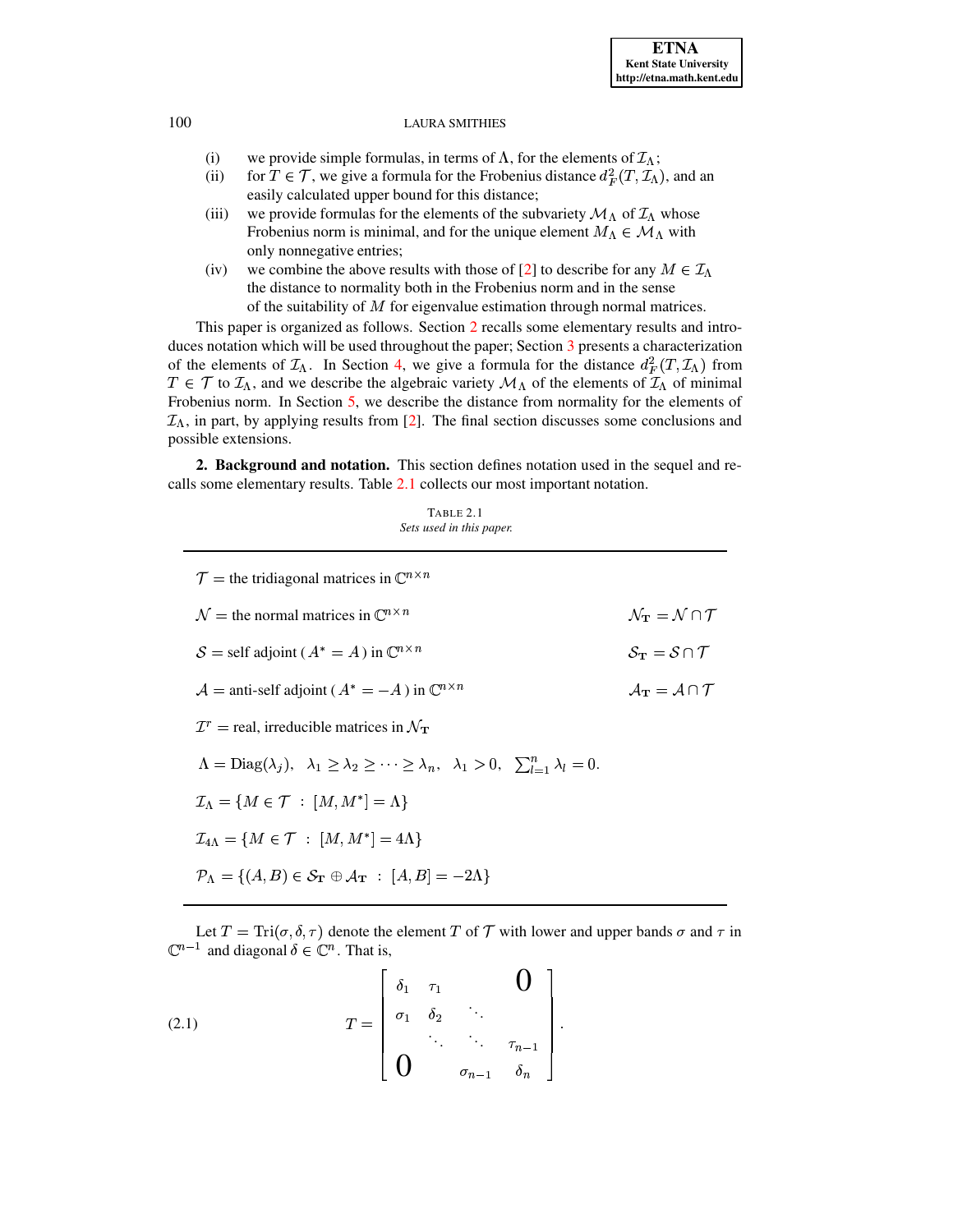**ETNA Kent State University http://etna.math.kent.edu**

## THE STRUCTURED DISTANCE TO NEARLY NORMAL MATRICES. 2012

Note that we use the terminology *anti-self adjoint* to refer to the constraint  $A^* = -A$ on  $A \in \mathbb{C}^{n \times n}$ . When  $A \in \mathbb{R}^{n \times n}$  this simplifies to  $A^t = -A$ , and the terminology antisymmetric and skew-symmetric are also used. We use a superscript, as in  $A<sup>r</sup>$ , when our matrices are constrained to be real.

We remark that, in contrast to the sets  $\mathcal{I}^r$  defined in [\[5\]](#page-13-0), the matrices in our sets  $\mathcal{I}_{\Lambda}$ and  $\mathcal{P}_{\Lambda}$  are allowed to be reducible. However, the choice to arrange the entries of  $\Lambda$  in non-increasing order, plays the role of irreducibility. More precisely, cf., [\[8,](#page-13-3) page 11], let  $\phi$  be a permutation of  $\{1, \dots, n\}$  and let P denote the corresponding permutation matrix, i.e.,  $P_{j,k} = I_{j,\phi(k)}$ . We say that a matrix  $A \in \mathbb{C}^{n \times n}$  is *reducible* if there exists a rearrangement of coordinates with respect to which  $A$  is block diagonal. That is, if there exists a permutation  $P \in \mathbb{R}^{n \times n}$ , such that

$$
PAP^* = \left[ \begin{array}{cc} A_{1,1} & A_{1,2} \\ 0 & A_{2,2} \end{array} \right].
$$

It is easy to check that  $P \text{Diag}(\lambda_j) P^* = \text{Diag}(\lambda_{\phi(j)})$  and that  $[M, M^*] = \Lambda$  if and only if  $[PMP^*, (PMP^*)^*] = \text{Diag}(\lambda_{\phi(i)})$ . Our conditions on  $\Lambda$  imply that  $\Lambda$  cannot equal  $Diag(\lambda_{\phi(i)})$  for all permutations  $\phi$ , and consequently, we do not limit our solution sets  $\mathcal{P}_\Lambda$ and  $\mathcal{I}_{\Lambda}$  to irreducible matrices.

Let  $A, B \in \mathbb{C}^{n \times n}$ . Recall that the Frobenius inner product and induced norm are defined as

$$
(A, B)_F = \text{Tr}(B^*A)
$$
, and  $||A||_F = \sqrt{(A, A)_F}$ .

For  $x = (x_i)_{i=1}^n$  and  $y = (y_i)_{i=1}^n$  in  $\mathbb{C}^n$ , their Euclidean inner product is

$$
\langle x, y \rangle = \sum_{j=1}^n x_j \bar{y}_j.
$$

The corresponding vector norm is  $||x||_2 = \sqrt{\langle x, x \rangle}$  and the induced operator norm is  $||A||_2 = \sup{||Ax||_2 : ||x||_2 = 1}.$ 

Let  $\Pi_A$  and  $\Pi_S$  denote the projections of  $\mathbb{C}^{n \times n}$  onto S and A, respectively. That is, for  $M \in \mathbb{C}^{n \times n}$  and  $i = \sqrt{-1}$ , let

$$
\Pi_{\mathcal{S}}(M) = \frac{M + M^*}{2} = \text{Re}(M)
$$
 and  $\Pi_{\mathcal{A}}(M) = \frac{M - M^*}{2} = i\text{Im}(M)$ 

be its self adjoint and anti-self adjoint parts. It is easy to check that

$$
\mathbb{C}^{n \times n} = \mathcal{S} \oplus \mathcal{A},
$$

where  $\oplus$  denotes the direct sum. More precisely, if  $C \in S \cap A$  then  $C^* = C$  and  $C^* = -C$ . So,  $C = 0$ . This, combined with the fact that both the set of self adjoint matrices and the set of anti-self adjoint matrices are closed under subtraction, implies that the decomposition of any  $M \in \mathbb{C}^{n \times n}$  into a sum of a self adjoint and an anti-self adjoint matrix is unique. The natural structure on  $S_{\bf T} \oplus A_{\bf T}$ , from the point-of-view of functional analysis, is that of a Kreĭn space, as we discuss in Section [5.](#page-10-0)

The sets  $S<sup>r</sup>$  and  $A<sup>r</sup>$  are orthogonal with respect to the Frobenius inner product. However, this is not true of S and A. For example, if  $D = \text{Diag}(\delta_j) \in \mathbb{R}^{n \times n}$ , then  $(D, iD) \in S \oplus A$ and  $(D, iD)_F = \text{Tr}(-iD^2) = -i||\delta||_2^2$ . In general, if  $A \in \mathcal{S}$  and  $B \in \mathcal{A}$  then  $(A, B)_F$  is a pure imaginary number. Indeed,  $(A, B)_F = -(A, B)_F$  because  $\text{Tr}(B^*A) = \text{Tr}(A^*B) =$  $Tr(-AB^*) = Tr(B^*A)$ . On the other hand, the properties of the trace function imply that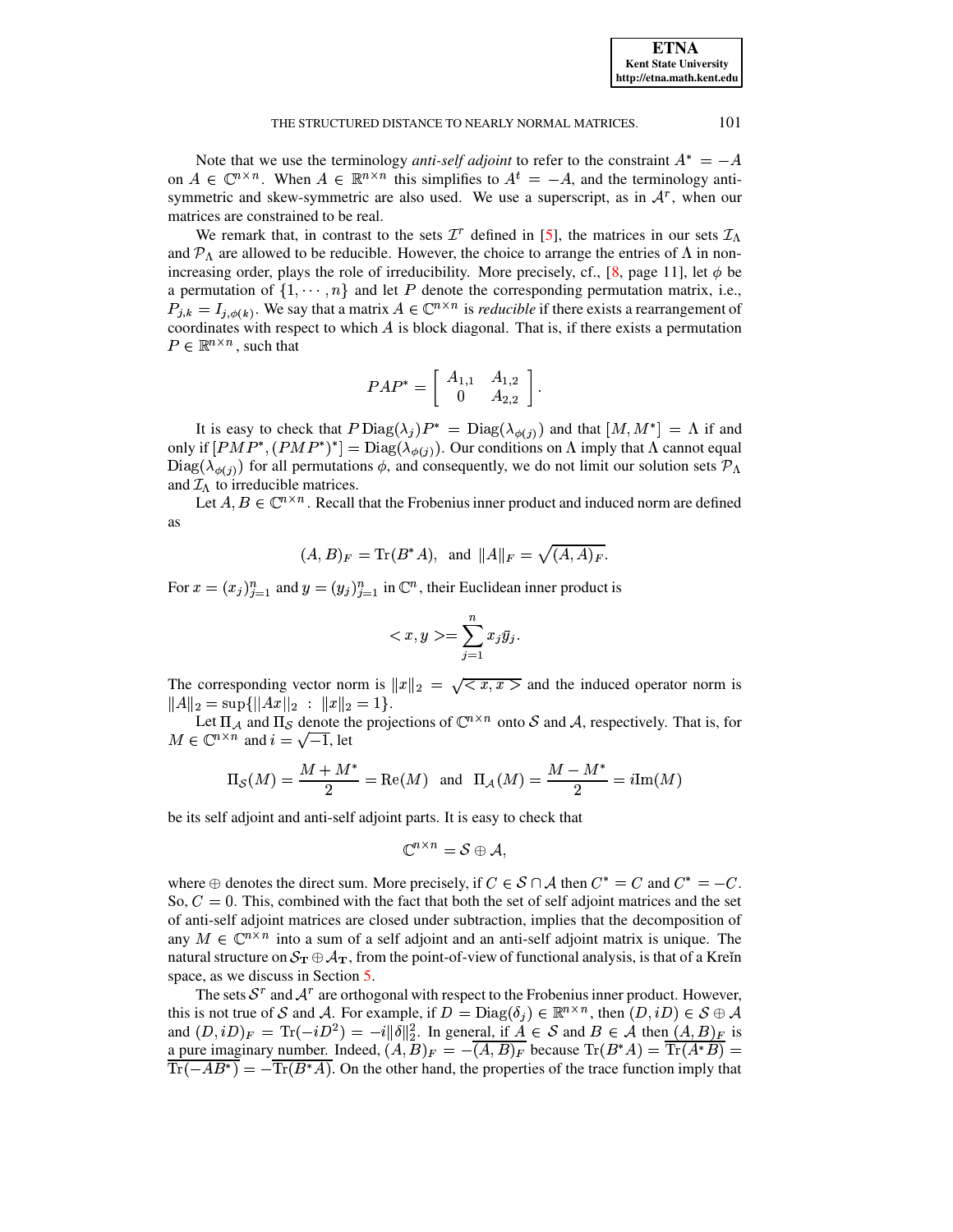<span id="page-3-1"></span> $||A-B||_F^2 = ||A||_F^2 - 2\text{Re}((A,B)_F) + ||B||_F^2$ . Thus, sums and differences of matrices from  $S$  and  $A$  also satisfy the Pythagorean constraints:

$$
(2.2) \t\t\t ||A \pm B||_F^2 = ||A||_F^2 + ||B||_F^2, \ \forall (A, B) \in S \oplus A.
$$

Notice that M is tridiagonal if and only if  $M^*$  is, and this happens if and only if the self adjoint and anti-self adjoint parts of  $M$  are tridiagonal. Moreover, a routine calculation shows that for any  $M \in \mathbb{C}^{n \times n}$ ,

<span id="page-3-2"></span>(2.3) 
$$
[M, M^*] = -2[\Pi_{\mathcal{S}}(M), \Pi_{\mathcal{A}}(M)].
$$

Finally, we measure the (squared Frobenius) distance from a matrix  $M \in \mathbb{C}^{n \times n}$  to a subset  $\mathcal X$  of  $\mathbb C^{n \times n}$  as

$$
d_F^2(M, \mathcal{X}) = \inf \{ ||E||_F^2 : M + E \in \mathcal{X} \} = \inf \{ ||M - E||_F^2 : E \in \mathcal{X} \}.
$$

Equivalently, for any  $(A, B) \in S \oplus A$  and  $X \subseteq S \oplus A$  define

$$
(2.4) \t d_F^2((A, B), \mathcal{X}) = \inf \{ \|A - E\|_F^2 + \|B - H\|_F^2 : (E, H) \in \mathcal{X} \}
$$

Note that equation (2.2) implies that the equivalence of  $\mathbb{C}^{n \times n} = S \oplus A$  which is given by  $M \to (\Pi_A(M), \Pi_S(M))$  and  $(A, B) \to A + B$  is an isometry with the natural choices of topology.

<span id="page-3-3"></span><span id="page-3-0"></span>**3. Structure of**  $\mathcal{I}_\Lambda$ **.** Recall that we have fixed the non-zero, real diagonal matrix  $\Lambda$ with entries which satisfy the conditions  $(1.1)$ . In this section we will study the structure of tridiagonal complex matrices  $M \in \mathcal{T}$ , such that  $[M, M^*] = \Lambda$ . We shall see that the computations involved simplify with the following equivalences:

LEMMA 3.1. Define the sets  $\mathcal{I}_{\Lambda}$ ,  $\mathcal{I}_{4\Lambda}$ , and  $\mathcal{P}_{\Lambda}$  as in Table 2.1. Then

$$
T \in \mathcal{I}_{\Lambda} \text{ if and only if } 2T \in \mathcal{I}_{4\Lambda},
$$

and

$$
M \in \mathcal{I}_{4\Lambda} \text{ if and only if } (\Pi_{\mathcal{S}}(M), \Pi_{\mathcal{A}}(M)) \in \mathcal{P}_{\Lambda}.
$$

Moreover, for every  $H \in \mathbb{C}^{n \times n}$ ,

$$
4d_F^2(H,\mathcal{I}_\Lambda)=d_F^2(2H,\mathcal{I}_{4\Lambda})=d_F^2((\Pi_{\mathcal{S}}(2H),\Pi_{\mathcal{A}}(2H)),\mathcal{P}_\Lambda)
$$

*Proof.* The map  $T \to 2T$  obviously defines a bijection between  $\mathcal{I}_{\Lambda}$  and  $\mathcal{I}_{4\Lambda}$ . Equation (2.3) yields the equivalence between  $\mathcal{I}_{4\Lambda}$  and  $\mathcal{P}_{\Lambda}$ . Now, let  $H \in \mathbb{C}^{n \times n}$ . Then,

$$
d_F^2(2H, \mathcal{I}_{4\Lambda}) = \inf_{2T \in \mathcal{I}_{4\Lambda}} \|2H - 2T\|_F^2 = 4 \inf_{T \in \mathcal{I}_{\Lambda}} \|H - T\|_F^2 = 4d_F^2(H, \mathcal{I}_{\Lambda}),
$$

and the Pythagorean property  $(2.2)$ , implies that

$$
d_F^2(2H,\mathcal{I}_{4\Lambda})=d_F^2((\Pi_{\mathcal{S}}(2H),\Pi_{\mathcal{A}}(2H)),\mathcal{P}_{\Lambda}).\qquad \Box
$$

DEFINITION 3.1. Let  $\Lambda = \text{Diag}(\lambda_j)$  be as in (1.1). For each  $j = 1, \dots, n$ , define

$$
S_j = \sum_{l=1}^j \lambda_l
$$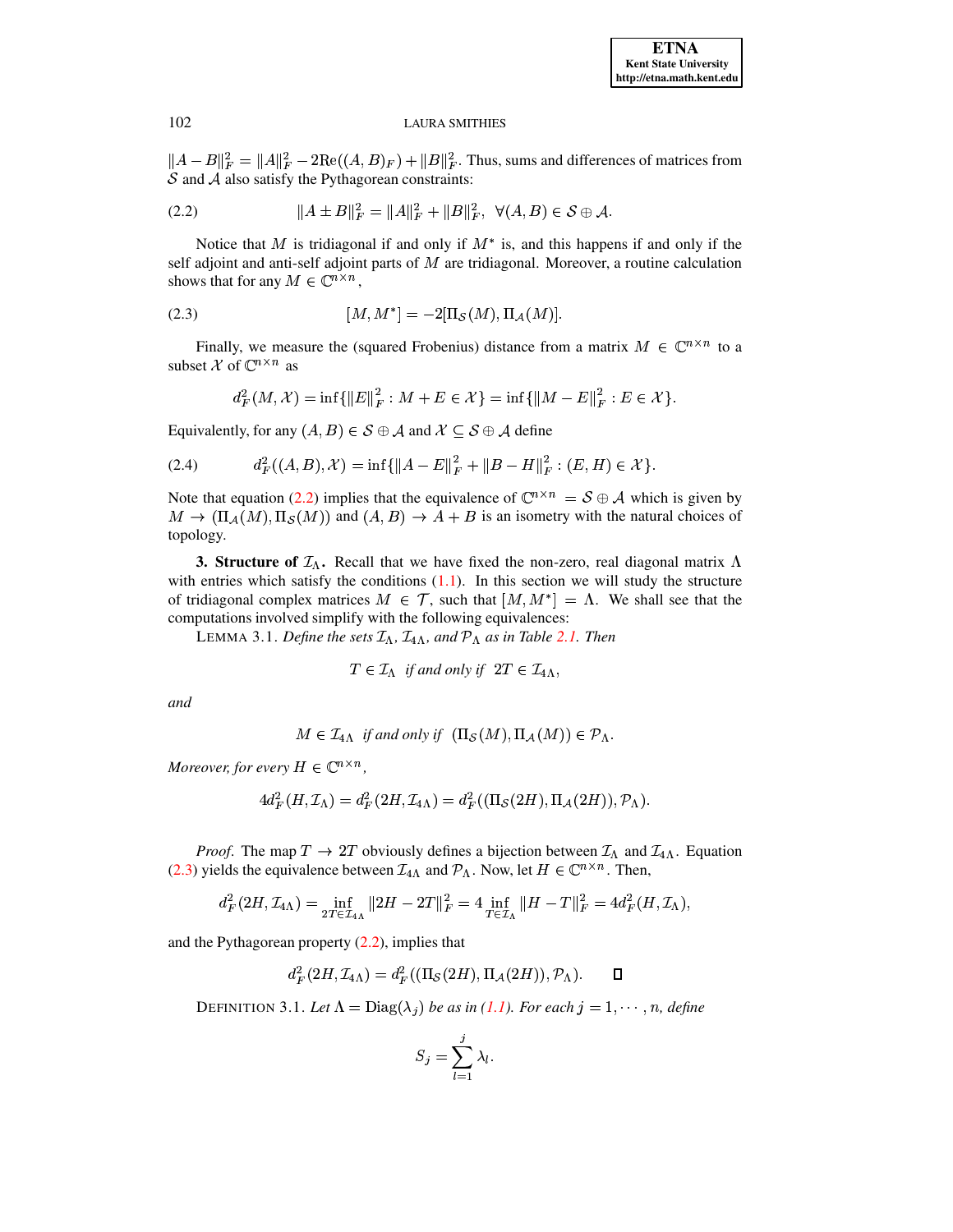REMARK 3.1. We remark that for any  $M \in \mathbb{C}^{n \times n}$ ,  $[M, M^*]$  is self adjoint and has *trace zero.* Thus, our fixed right hand side in the equation  $[M, M^*] = \Lambda$  *is, up to choice of ordering* for the real numbers  $\lambda_i$ , the general non-zero, diagonal right hand side.

The motivations for choosing a diagonal matrix for the right hand side  $\Lambda$  will be discussed in the final section. The essential point is that we are interested in describing the extent to which a matrix M fails to be normal in terms of the rank of the commutant  $[M, M^*]$ . Our motivation for assuming that the  $\lambda_i$  are in non-increasing order is indicated by the following lemma. na.<br>LEMMA 3.2. *Let*  $\Lambda = \text{Diag}(\lambda_l)$  *satisfy condition* [\(1.1\)](#page-0-0) and let  $S_j$  denote the  $j$  -th partial

<span id="page-4-2"></span>*sum. Then*

$$
S_j > 0, \text{ for all } j = 1, \cdots, n-1.
$$

*Proof.* Since  $\Lambda \neq 0$ , we must have  $\lambda_1 > 0$ . Now let j be minimal, such that  $S_j < 0$ . Then  $\lambda_j < 0$ . Since the  $\lambda_l$  are non-increasing, this means  $\lambda_l < 0$  for all  $l = j, \dots, n$ . Therefore,  $S_l < S_j < 0$  for all  $l > j$ . However, by assumption  $S_n = 0$ .  $\Box$ 

We can now simplify our study of the structure of the matrices in  $\mathcal{I}_{\Lambda}$ . Let  $\mathcal{S}_{\mathbf{T}}$  (respectively  $\mathcal{A}_{\text{T}}$ ) denote the self adjoint (respectively anti-self adjoint) matrices in  $\mathcal{T}$ , the complex tridiagonal matrices. Recall that we have defined

$$
\mathcal{P}_{\Lambda} = \{ (A, B) \in \mathcal{S}_{\mathbf{T}} \oplus \mathcal{A}_{\mathbf{T}} : [A, B] = -2\Lambda \}.
$$

Because of Lemma [3.1,](#page-3-3) each  $(A, B) \in \mathcal{P}_{\Lambda}$  corresponds to a unique  $T = \frac{A+B}{2}$  in  $\mathcal{I}_{\Lambda}$ . Thus, the following lemma yields a characterization of the elements of  $\mathcal{I}_{\Lambda}$ .

<span id="page-4-1"></span>bllowing lemma yields a characterization of the elements of  $\mathcal{I}_{\Lambda}$ .<br>LEMMA 3.3. Let  $\Lambda = \text{Diag}(\lambda_l)$  *satisfy condition* [\(1.1\)](#page-0-0). Let  $(A, B) \in \mathcal{S}_{\mathbf{T}} \oplus \mathcal{A}_{\mathbf{T}}$  and *denote the entries by*

<span id="page-4-0"></span>
$$
A = \text{Tri}(\bar{z}_i, a_i, z_i) \text{ and } B = \text{Tri}(-\bar{w}_i, ib_i, w_i).
$$

*Then*  $(A, B) \in \mathcal{P}_\Lambda$  *if and only if the entries satisfy* 

(3.1) 
$$
\begin{array}{rcl}\n(i) & \text{Re}(z_j \bar{w}_j) & = S_j, & \forall j = 1, \dots, n-1; \\
(ii) & z_j w_{j+1} & = w_j z_{j+1}, & \forall j = 1, \dots, n-2; \\
(iii) & a_j & = a_{j+1}, & \forall j = 1, \dots, n-1; \\
(iv) & b_j & = b_{j+1}, & \forall j = 1, \dots, n-1.\n\end{array}
$$

*Proof.* Note that since  $A = A^*$ , its diagonal  $(a_i)$  is real and since  $B = -B^*$ , the diagonal of B is imaginary. Let  $C = [A, B]$ . Since A and B are tridiagonal, C is pentadiagonal. Moreover,  $C = C^*$ . A routine calculation shows

$$
C_{j,j} = -2[\text{Re}(z_j \bar{w}_j) - \text{Re}(z_{j-1} \bar{w}_{j-1})],
$$
  
\n
$$
C_{j,j+1} = (a_j - a_{j+1})w_j + i(b_{j+1} - b_j)z_j,
$$
  
\n
$$
C_{j,j+2} = z_j w_{j+1} - w_j z_{j+1}.
$$

Equating C to  $-2\Lambda$ , it is easy to see that conditions (i) and (ii) of [\(3.1\)](#page-4-0) hold. Recall that  $\Lambda$ is assumed to be non-zero and hence  $\text{Re}(z_j \bar{w}_j) = S_j \neq 0$ , for all  $j = 1, \dots, n-1$ . Thus,  $z_i \neq 0$  and  $w_i \neq 0$  for all j. The remaining equations say

$$
(a_{j+1}-a_j)=i(b_{j+1}-b_j)\frac{z_j}{w_j}=i(b_{j+1}-b_j)\frac{z_j\overline{w_j}}{|w_j|^2}.
$$

**ETNA Kent State University http://etna.math.kent.edu**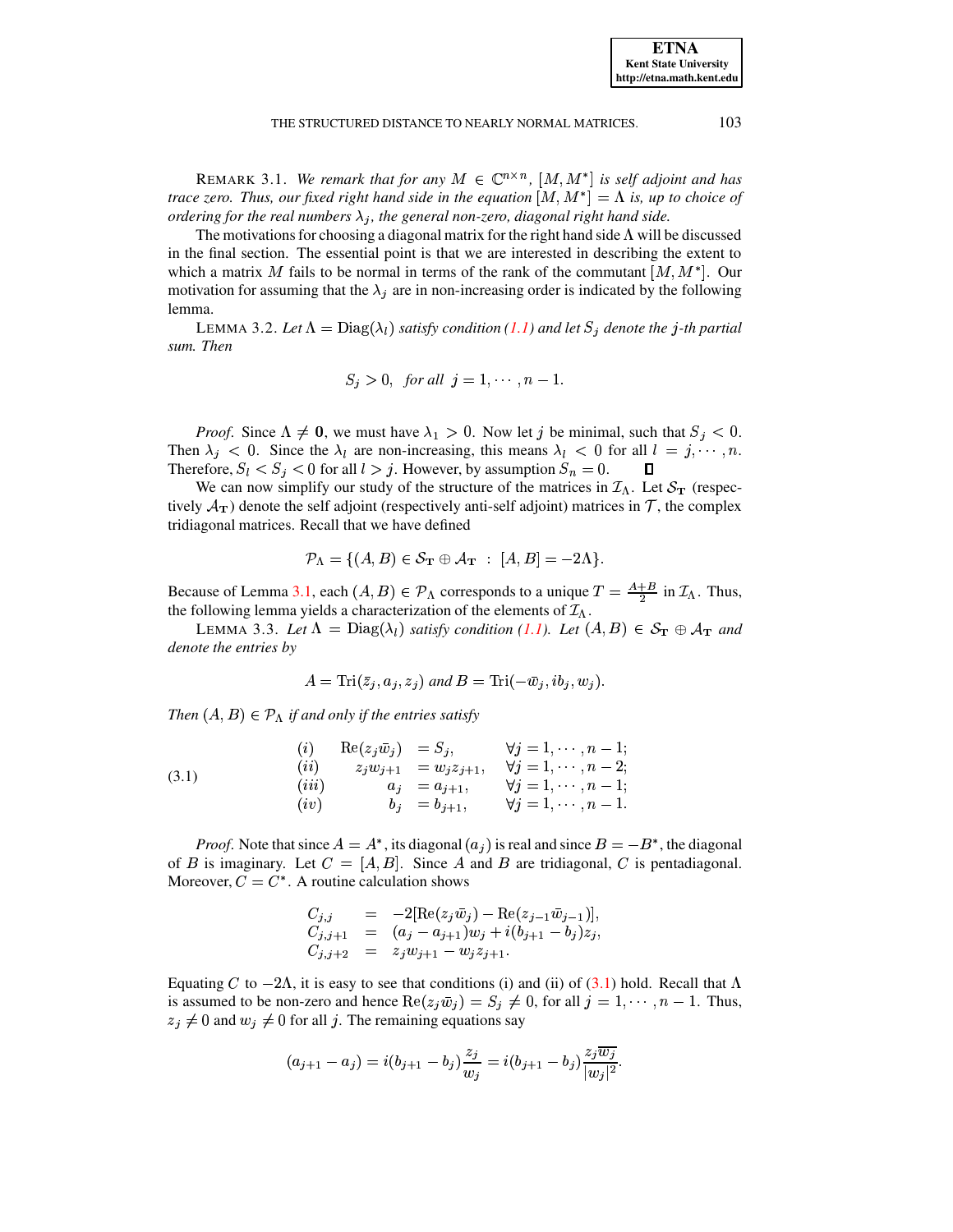The left hand side is real, the right hand side has non-zero imaginary part, unless  $b_j$  is constant. Therefore,  $a_j$  and  $b_j$  are constant.

Conversely, let  $(A, B) \in S_T \oplus A_T$  satisfy conditions (3.1), and let  $C = [A, B]$ . Clearly,  $C_{j,j+1} = (a_j - a_{j+1})w_j + (b_{j+1} - b_j)z_j = 0$  and  $C_{j,j+2} = z_jw_{j+1} - w_jz_{j+1} = 0$ . Moreover,

$$
C_{j,j} = -2[\text{Re}(z_j \bar{w}_j) - \text{Re}(z_{j-1} \bar{w}_{j-1})] = -2[S_j - S_{j-1}] = -2\lambda_j.
$$

Thus,  $(A, B) \in \mathcal{P}_\Lambda$ .  $\Box$ 

In view of the previous lemma, we denote the entries of an element  $(A, B)$  of  $\mathcal{P}_{\Lambda}$  by  $(A, B) = (Z + aI, W + ibI)$ , where  $a, b \in \mathbb{R}$ ,  $Z = \text{Tri}(\overline{z}_i, 0, z_i)$  and  $W = \text{Tri}(-\overline{w}_i, 0, w_i)$ . Note that

$$
[A, B] = [Z + aI, W + ibI] = [Z, W].
$$

With this in mind, we can now describe the elements of  $\mathcal{P}_{\Lambda}$  for  $\Lambda \neq 0$ . Let  $\mathbb{T} = [0, 2\pi)/ \sim$ denote the torus, and let  $\mathbb{R}^+$  denote the positive real numbers. We will use the both of the notations  $\theta$  and  $e^{i\theta}$  to identify elements of T.

THEOREM 3.4. Let  $\Lambda = \text{Diag}(\lambda_l)$  satisfy condition (1.1), and let  $S_j$  to be the j-th partial sum of the  $\lambda_l$ . The ordered pairs from  $S_{\bf T} \oplus A_{\bf T}$  which lie in  $\mathcal{P}_{\Lambda}$  are parametrized bijectively by  $\mathbb{R}^3 \times \mathbb{R}^+ \times \mathbb{T}^{n-1}$ . Specifically, each  $(n+3)$ -tuple  $(a, b, c, |w_1|, \theta_1, \dots, \theta_{n-1})$ defines the complex, tridiagonal matrices  $A = Z + aI$  and  $B = W + ibI$ , where the entries  $of Z$  and  $W$  satisfy

<span id="page-5-0"></span>(3.2) (i) 
$$
w_j = |w_j|e^{i\theta_j}
$$
, where  $|w_j|^2 = \frac{S_j|w_1|^2}{\lambda_1}$ ,  
and (ii)  $z_j = rw_j$ , where  $r = \frac{\lambda_1 + ic}{|w_1|^2}$ ,

for all  $i = 1, \dots, n-1$ .

*Proof.* First, let  $(a, b, c, |w_1|, \theta_1, \dots, \theta_{n-1})$ , be a fixed element in  $\mathbb{R}^3 \times \mathbb{R}^+ \times \mathbb{T}^{n-1}$ , and let  $(Z + aI, W + ibI)$  be defined by plugging this  $(n + 3)$ -tuple into the given formulas. It is easy to check that  $z_1\bar{w}_1 = \lambda_1 + ic$ , and that conditions (i)-(iv) of Lemma 3.3 hold. Thus,  $(A, B) \in \mathcal{P}_\Lambda$ .

Now, let  $(A, B) \in \mathcal{P}_\Lambda$ . By the previous lemma  $(A, B) = (Z + aI, W + ibI)$  for some  $a, b \in \mathbb{R}$ , and for all  $j = 1, \dots, n - 1$ ,  $\text{Re}(z_j \bar{w}_j) = S_j$  and  $S_j \neq 0$ , by Lemma 3.2. So,  $w_j \neq 0$  for all  $j = 1, \dots, n - 1$ . Define  $\theta_j = \text{Arg}(w_j)$  and let c denote  $\text{Im}(z_1\overline{w}_1)$ . We will show that  $(Z, W)$  is given by plugging the  $(n + 1)$ -tuple  $(c, |w_1|, \theta_1, \dots, \theta_{n-1})$  into the above formulas. Since  $(Z, W) \in \mathcal{P}_{\Lambda}$ ,

$$
\operatorname{Re}(z_j \bar{w}_j) = S_j, \quad \text{and} \quad \frac{z_j}{w_j} = \frac{z_{j+1}}{w_{j+1}}.
$$

Now,

$$
\mathrm{Re}(\frac{z_j}{w_j}) = \frac{\mathrm{Re}(z_j \bar{w}_j)}{|w_j|^2} = \frac{S_j}{|w_j|^2}, \text{ and } \mathrm{Re}(\frac{z_j}{w_j}) = \mathrm{Re}(\frac{z_1}{w_1}) = \frac{\mathrm{Re}(z_1 \bar{w}_1)}{|w_1|^2} = \frac{\lambda_1}{|w_1|^2}.
$$

Thus,

$$
|w_j|^2 = \frac{S_j |w_1|^2}{\lambda_1}.
$$

Similarly,

Im
$$
(\frac{z_j}{w_j})
$$
 = Im $(\frac{z_1}{w_1})$  =  $\frac{\text{Im}(z_1\bar{w}_1)}{|w_1|^2}$  =  $\frac{c}{|w_1|^2}$ .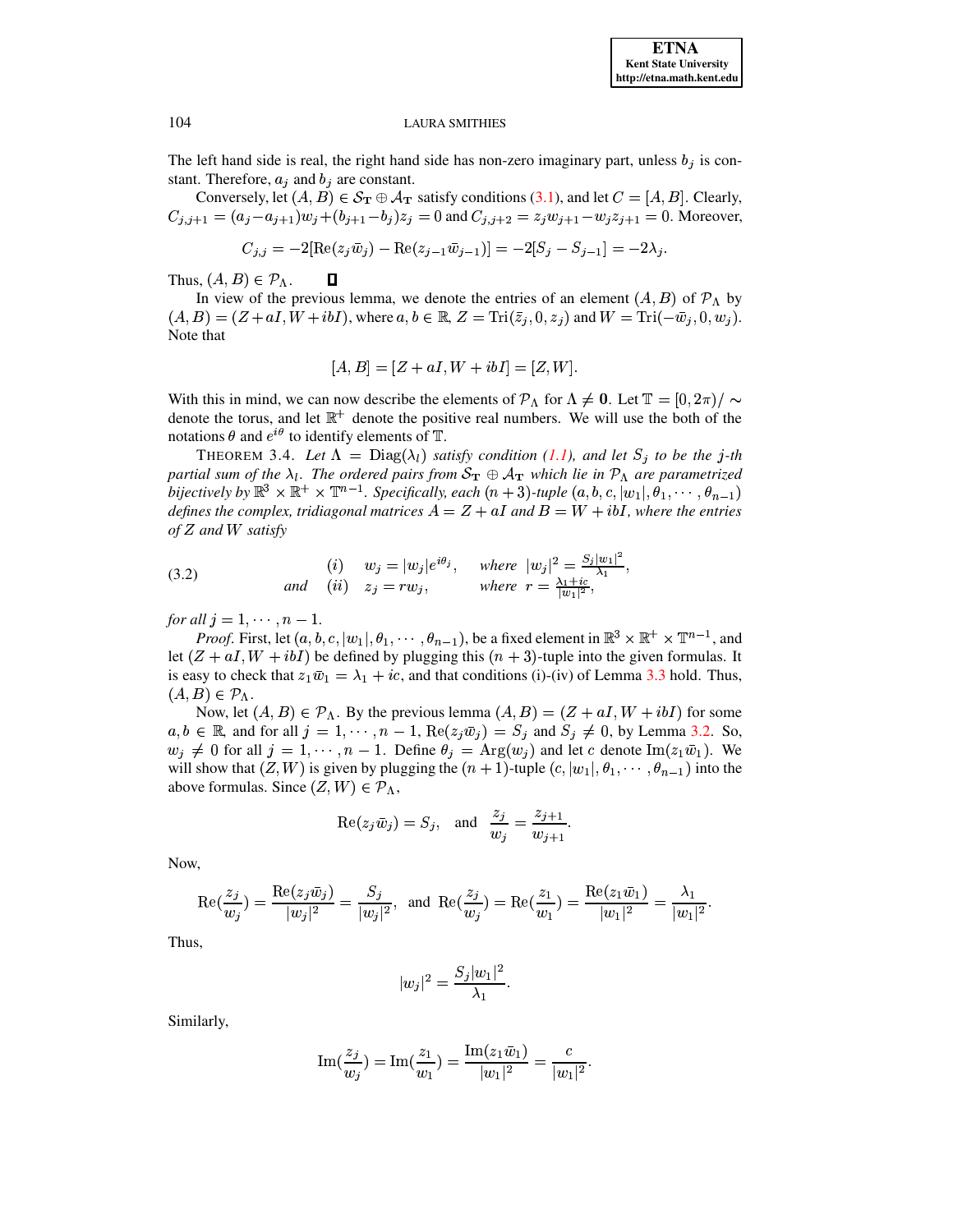#### THE STRUCTURED DISTANCE TO NEARLY NORMAL MATRICES.

Combined with our second formula for  $\text{Re}(\frac{z_j}{w_j})$ , this tells us that

$$
z_j = \frac{\lambda_1 + ic}{|w_1|^2} w_j
$$
 for all  $j = 1, \dots, n - 1$ .

Finally, suppose  $(a, b, c, |w_1|, (\theta_j)_{j=1}^{n-1})$  and  $(\hat{a}, \hat{b}, \hat{c}, |\hat{w}_1|, (\hat{\theta_j})_{j=1}^{n-1})$  in  $\mathbb{R}^3 \times \mathbb{R}^+ \times \mathbb{T}^{n-1}$ define  $(A, B)$  and  $(\hat{A}, \hat{B})$  in  $S_{\mathbf{T}} \oplus A_{\mathbf{T}}$  which are equal. Then,  $a = \hat{a}$ ,  $b = \hat{b}$ ,  $z_j = \hat{z}_j$  and  $w_j = \hat{w}_j$  for all  $j = 1, \dots, n - 1$ . Thus,  $\theta_j = \text{Arg}(w_j) = \text{Arg}(\hat{w}_j) = \hat{\theta}_j$ , and  $c = \text{Im}(z_1 \overline{w_1}) = \text{Im}(\hat{z}_1 \overline{\hat{w}}_1) = \hat{c}.$  $\Box$ 

<span id="page-6-3"></span>COROLLARY 3.5. Let  $\Lambda = \text{Diag}(\lambda_l)$  satisfy condition (1.1). Each  $M \in \mathcal{I}_{\Lambda}$  is uniquely determined by an  $(n + 3)$ -tuple

$$
(a, b, c, |w_1|, \theta_1, \cdots, \theta_{n-1}) \in \mathbb{R}^3 \times \mathbb{R}^+ \times \mathbb{T}^{n-1}
$$

Specifically, each such  $(n + 3)$ -tuple defines the complex, tridiagonal matrix of the form

$$
M = \frac{1}{2} \operatorname{Tri}((\bar{r} - 1)\,\overline{\omega}, a + ib, (r + 1)\omega),
$$

where  $r = \frac{\lambda_1 + ic}{|w_1|^2}$ , and  $\omega = (\frac{\sqrt{S_i}|w_1|e^{i\theta_j}}{\sqrt{\lambda_1}}) \in \mathbb{C}^{n-1}$ .<br>*Proof.* By the previous theorem, we know how  $\mathbb{R}^3 \times \mathbb{R}^+ \times \mathbb{T}^{n-1}$  parametrizes  $\mathcal{P}_{\Lambda}$  and we know from Lemma 3.1 that each  $M \in \mathcal{I}_\Lambda$  is uniquely defined by  $M = \frac{A+B}{2}$  for some  $(A, B) \in \mathcal{P}_\Lambda$ .  $\Box$ 

<span id="page-6-0"></span>**4. Distance formulas.** In this section we establish a formula for the elements  $M_{\Lambda}^{\theta}$  in  $\mathcal{I}_{\Lambda}$ of minimal Frobenius norm. Specifically, we show the minimal elements form an algebraic subvariety  $\mathcal{M}_{\Lambda}$  which is isomorphic to  $\mathbb{T}^{n-1}$ . We also define  $M_{\Lambda}$  the unique matrix in  $\mathcal{M}_{\Lambda}$ with *nonnegative* entries. Equivalently,  $-M_{\Lambda}$  is the unique Z-matrix, cf., [8], in  $M_{\Lambda}$ . We also give a formula for the distance from a fixed  $T \in \mathcal{T}$  to  $\mathcal{I}_\Lambda$ , and an easily computed upper bound on this distance.

First we need some preliminary calculations on the behavior of the Frobenius norm on tridiagonal matrices. Let  $T \in \mathcal{T}$  and write

$$
T = \text{Tri}(\sigma, \delta, \tau)
$$
,  $D = \text{Diag}(\delta_j)$ , and  $M = \text{Tri}(\sigma, 0, \tau)$ .

<span id="page-6-1"></span>Then

$$
(4.1) \t\t\t ||T||_F^2 = ||D||_F^2 + ||M||_F^2 = ||\delta||_2^2 + ||\sigma||_2^2 + ||\tau||_2^2.
$$

<span id="page-6-2"></span>In particular,

(4.2) if 
$$
A = \text{Tri}(\pm \bar{\sigma}, \delta, \sigma)
$$
, then  $||A||_F^2 = ||\delta||_2^2 + 2||\sigma||_2^2$ .

Formula (4.1) follows from the straightforward calculations that  $\text{Tr}(D^*M) = 0$ ,  $||D||_F^2 =$  $\|\delta\|_2^2$ , and

$$
\text{Tr}(M^*M) = \sum_{j=1}^n M^*_{j,j-1} M_{j-1,j} + M^*_{j,j+1} M_{j+1,j} = \sum_{j=2}^n \overline{\tau}_{j-1} \tau_{j-1} + \sum_{j=1}^{n-1} \overline{\sigma}_j \sigma_j.
$$

Now we are ready to find the minimal elements of  $\mathcal{I}_{\Lambda}$ . Let  $M \in \mathcal{I}_{\Lambda}$  and let  $(A, B)$  $(\Pi_{\mathcal{S}}(2M), \Pi_{\mathcal{A}}(2M))$  denote the corresponding element in  $\mathcal{P}_{\Lambda}$ . Write  $A = \text{Tri}(\bar{z}_j, a, z_j)$  and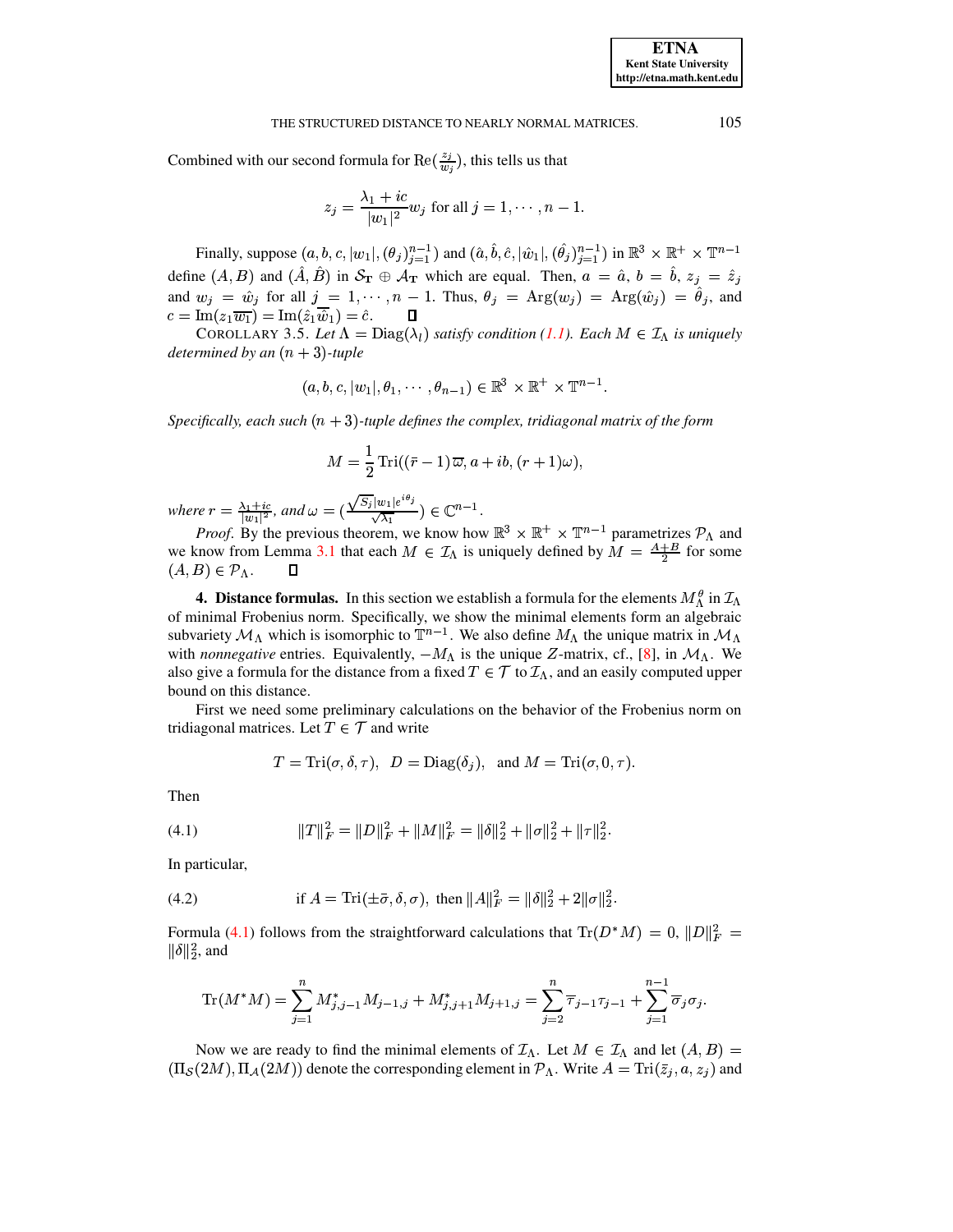## **ETNA Kent State University** http://etna.math.kent.edu

#### **LAURA SMITHIES**

 $B = \text{Tri}(-\bar{w}_j, ib, w_j)$ , where the entries are defined as in condition (3.2). Then by equations  $(2.2)$  and  $(4.2)$ ,

(4.3) 
$$
||M||_F^2 = ||A||_F^2 + ||B||_F^2 = a^2n + 2||\zeta||_2^2 + b^2n + 2||\omega||_2^2.
$$

Clearly the norm of  $M$  is minimized by the choice of zero for the diagonals of  $A$  and  $B$ . Moreover, the relations (3.2) imply that  $z_j = \frac{\lambda_1 + ic}{|w_1|^2} w_j$  and  $|w_j|^2 = \frac{S_j}{\lambda_1}|w_1|^2$ . Define

$$
L = \sum_{j=1}^{n-1} S_j = \sum_{j=1}^{n-1} \sum_{l=1}^{j} \lambda_l.
$$

To minimize  $||M||_F^2$ , we need to minimize

$$
(4.4) \qquad D_0(|w_1|^2) = 2[\sum_{j=1}^{n-1} \left(\frac{\lambda_1^2 + c^2}{|w_1|^4}\right) \frac{S_j}{\lambda_1}|w_1|^2 + \frac{S_j}{\lambda_1}|w_1|^2] = \frac{2L}{\lambda_1}\left(\frac{\lambda_1^2 + c^2}{|w_1|^2} + |w_1|^2\right).
$$

This is minimized at  $|w_1|^2 = \sqrt{\lambda_1^2 + c^2}$ , and the minimal value is

$$
D_0(\sqrt{\lambda_1^2 + c^2}) = \frac{4L\sqrt{\lambda_1^2 + c^2}}{\lambda_1}.
$$

To summarize, let  $M \in \mathcal{I}_{\Lambda}$  be defined by evaluating the formulas in Corollary 3.5 at  $a = 0, b = 0, c \in \mathbb{R}, |w_1|^2 = \sqrt{\lambda_1^2 + c^2}$ , and  $(\theta_1, \dots, \theta_{n-1}) \in \mathbb{T}^{n-1}$ . Then

$$
||M||_F^2 = \frac{L\sqrt{\lambda_1^2 + c^2}}{\lambda_1}.
$$

This is, of course, minimized when  $c = 0$ . The choice  $c = 0$  and, hence,  $|w_1|^2 = \lambda_1$  imply that the factor  $r = \frac{\lambda_1 + ic}{|w_1|^2}$  equals 1. Combined with Corollary 3.5, the above observations establish the following theorem.

<span id="page-7-0"></span>THEOREM 4.1. Let  $\Lambda = \text{Diag}(\lambda_l)$  satisfy condition (1.1), and define  $S_j = \sum_{l=1}^j \lambda_l$  and  $L = \sum_{j=1}^{n-1} S_j$ . The minimal Frobenius norm of the elements of  $\mathcal{I}_\Lambda$  is L. The subvariety of  $\mathbb{C}^{n \times n}$  consisting of elements of  $\mathcal{I}_{\Lambda}$  which have norm L is

$$
\mathcal{M}_{\Lambda} = \{ M_{\Lambda}^{\theta} = \text{Tri}(0, 0, e^{i\theta_j} \sqrt{S_j}) \; : \; (\theta_1, \cdots, \theta_{n-1}) \in \mathbb{T}^{n-1} \}.
$$

In particular,

$$
M_\Lambda = \text{Tri}(0,0,\sqrt{S_j})
$$

is the unique element of  $\mathcal{I}_{\Lambda}$  with  $||M_{\Lambda}||_F^2 = L$ , and nonnegative entries.

Recall that we measure the (squared Frobenius) distance from a matrix M to a subset  $\mathcal X$ of  $\mathbb{C}^{n \times n}$  by

$$
d_F^2(M, \mathcal{X}) = \inf \{ ||M - E||_F^2 : E \in \mathcal{X} \}.
$$

Given any fixed  $T \in \mathcal{T}$ , we want to find the distance from T to  $\mathcal{I}_\Lambda$ . Equivalently, (up to a factor of 4) we want to find the distance from an element  $(P, Q) = (\Pi_{\mathcal{S}}(2T), \Pi_{\mathcal{A}}(2T))$  in  $S_{\mathbf{T}} \oplus \mathcal{A}_{\mathbf{T}}$  to the set  $\mathcal{P}_{\Lambda}$ . Write

$$
P = \text{Tri}(\bar{\mu}, \text{Re}(\delta), \mu) \text{ and } Q = \text{Tri}(-\bar{\nu}, i\text{Im}(\delta), \nu).
$$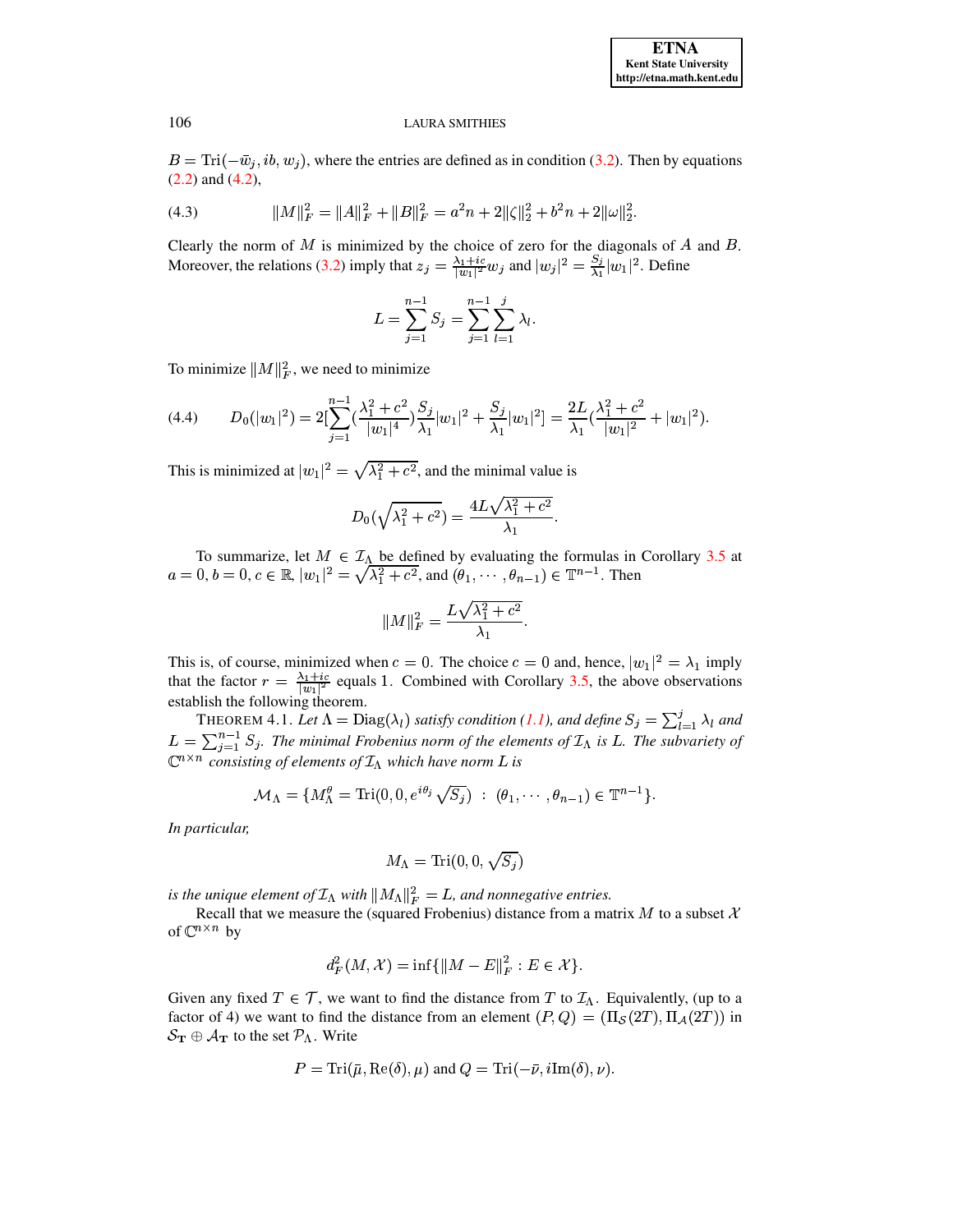Let  $(A, B) \in \mathcal{P}_{\Lambda}$  with

$$
A=\mathrm{Tri}(\bar{\zeta},a,\zeta) \text{ and } B=\mathrm{Tri}(-\bar{\omega},ib,\omega).
$$

The distance between  $(P, Q)$  and  $(A, B)$  is

$$
\|\operatorname{Tri}(\overline{\mu-\zeta},\operatorname{Re}(\delta)-a,\mu-\zeta)\|_{F}^{2}+\|\operatorname{Tri}(-(\overline{\nu-\omega}),\operatorname{Im}(\delta)-b,\nu-\omega)\|_{F}^{2},
$$

which, by equations  $(4.1)$  and  $(4.2)$ , is

$$
\|\text{Re}(\delta) - a\|_2^2 + 2\|\mu - \zeta\|_2^2 + \|\text{Im}(\delta) - b\|_2^2 + 2\|\nu - \omega\|_2^2.
$$

The first and third term are minimized by the choices of constant *n*-tuples  $a = \frac{\sum_{j=1}^{n} \text{Re}(\delta_j)}{n}$ and  $b = \frac{\sum_{j=1}^{n} \text{Im}(\delta_j)}{n}$ , cf., [5]. Thus, finding a closest element in  $\mathcal{P}_{\Lambda}$  to  $(P, Q)$  reduces to minimizing

<span id="page-8-0"></span>(4.5) 
$$
2\|\mu - \zeta\|_2^2 + 2\|\nu - \omega\|_2^2, \text{ where } \zeta, \omega \in \mathbb{C}^{n-1} \text{ satisfy (3.2)}.
$$

Let  $\zeta, \omega \in \mathbb{C}^{n-1}$  satisfy (3.2) and let  $c = \text{Im}(z_1\bar{w}_1)$  and  $r = \frac{\lambda_1 + ic}{|w_1|^2}$ . Recall that  $\zeta = r\omega$ . Thus equation  $(4.5)$  is

$$
2\|\mu\|_{2}^{2} - 4\text{Re}(<\mu, r\omega>) + 2|r|^{2}\|\omega\|_{2}^{2} + 2\|\nu\|_{2}^{2} - 4\text{Re}(<\nu, \omega>) + 2\|\omega\|_{2}^{2}.
$$

Now,  $\|\omega\|_2^2 = \sum_{j=1}^{n-1} \frac{S_j}{\lambda_1} |w_1|^2 = \frac{L|w_1|^2}{\lambda_1}$ , and  $|r|^2 = \frac{\lambda_1^2 + c^2}{|w_1|^4}$ . Therefore, equation (4.5) is

(4.6) 
$$
2\|\mu\|_2^2 + 2\|\nu\|_2^2 + (1+|r|^2)\frac{2L|w_1|^2}{\lambda_1} - 4\mathrm{Re}(<\bar{r}\mu+\nu,\omega>).
$$

Let  $\epsilon = \bar{r}\mu + \nu = (\epsilon_j)$  and recall that  $\omega$  has the form  $(w_j) = (\frac{|w_1|\sqrt{S_j}}{\sqrt{\lambda_1}}e^{i\theta_j})$ , where we can choose  $\theta_j = \text{Arg}(\epsilon_j)$ . That is, we fix  $\theta_j$  so that  $\text{Re}(\epsilon_j e^{-i\theta_j})$  is maximal. Thus,

$$
\operatorname{Re}(<\epsilon,\omega>) = \sum_{j=1}^{n-1} |\epsilon_j| \frac{|w_1|\sqrt{S_j}}{\sqrt{\lambda_1}} = \frac{|w_1|}{\sqrt{\lambda_1}} \sum_{j=1}^{n-1} |\bar{r}\mu_j + \nu_j| \sqrt{S_j}.
$$

The above calculations lead us to define the function  $D(c, |w_1|)$  from  $\mathbb{R} \times \mathbb{R}^+$  to  $\mathbb{R}^+$  by

$$
(4.7) \quad D(c, |w_1|) = \frac{2L(|w_1|^4 + \lambda_1^2 + c^2)}{\lambda_1 |w_1|^2} + \frac{-4}{|w_1|\sqrt{\lambda_1}} \sum_{j=1}^{n-1} \sqrt{S_j} |(\lambda_1 - ic)\mu_j + |w_1|^2 \nu_j|.
$$

As the following lemma indicates, finding the distance between a given pair  $(P, Q)$  in  $S_{\rm T} \oplus A_{\rm T}$  and  $P_{\Lambda}$  is equivalent to minimizing the above function.

LEMMA 4.2. Let  $\Lambda = \text{Diag}(\lambda_l)$  satisfy condition (1.1), and define  $S_j = \sum_{l=1}^j \lambda_l$  and  $L = \sum_{j=1}^{n-1} S_j$ . Let  $(P, Q) \in S_{\mathbf{T}} \oplus \mathcal{A}_{\mathbf{T}}$  with

<span id="page-8-1"></span>
$$
P = \text{Tri}(\bar{\mu}, \alpha, \mu) \text{ and } Q = \text{Tri}(-\bar{\nu}, i\beta, \nu).
$$

Define  $D(c, |w_1|)$  as in (4.7) and let

$$
D = \inf \{ D(c, |w_1|) : (c, |w_1|) \in \mathbb{R} \times \mathbb{R}^+ \}
$$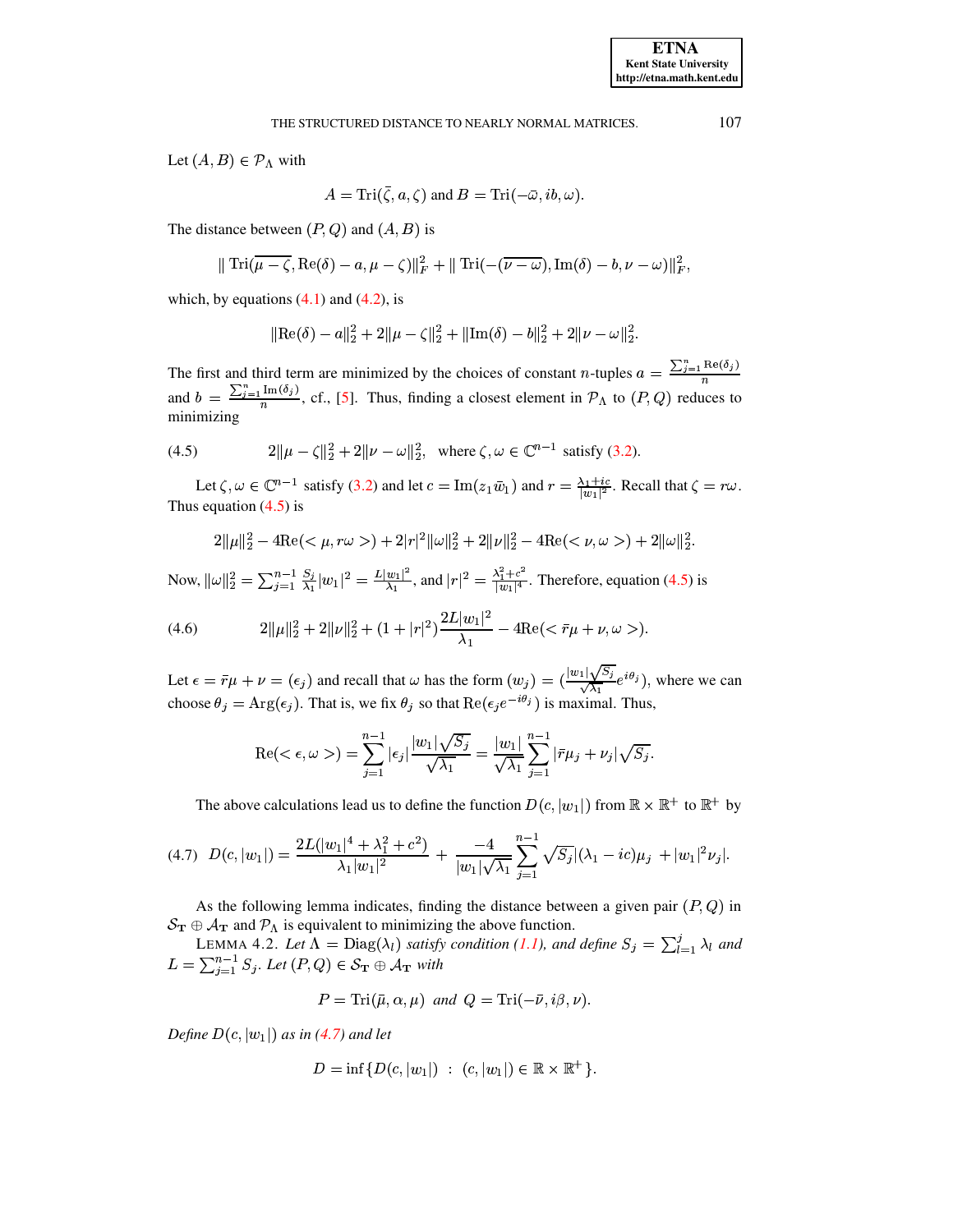<span id="page-9-0"></span>Let  $\hat{a}$  and  $\hat{b}$  be the constant *n*-tuples with entries  $\sum_{j=1}^{n} \frac{\alpha_j}{n}$ , and  $\sum_{j=1}^{n} \frac{\beta_j}{n}$ , respectively. Then, the distance from  $(P,Q)$  to  $\mathcal{P}_{\Lambda}$  is

$$
(4.8) \t d_F^2((P,Q),\mathcal{P}_\Lambda)=\|\alpha-\hat{\alpha}\|_2^2+\|\beta-\hat{b}\|_2^2+2\|\mu\|_2^2+2\|\nu\|_2^2+D.
$$

Moreover, this distance is bounded above by

$$
d_F^2((P,Q), \mathcal{P}_\Lambda) \le ||\alpha - \hat{\alpha}||_2^2 + ||\beta - \hat{b}||_2^2 + 2||\mu||_2^2 + 2||\nu||_2^2 + 4(L - \sum_{j=1}^{n-1} \sqrt{S_j}|\mu_j + \nu_j|).
$$

*Proof.* Fix  $(c, |w_1|)$  and define the variables  $r = \frac{\lambda_1 + ic}{|w_1|^2}$ ,  $\epsilon_j = \overline{r}\mu_j + \nu_j$ , and  $\theta_j = \text{Arg}(\epsilon_j)$ , for all  $j = 1, \dots, n - 1$ . Let  $(A, B) \in \mathcal{P}_\Lambda$  be given by the  $(n + 3)$ -tuple  $(a, b, c, |w_1|, (\theta_j))$ . We saw in the discussion above, these choices of a b, and  $(\theta_i)$  are optimal for this  $(c, |w_1|)$ , and  $d_F^2((P,Q),(A,B))$  is given by (4.8). The upper bound is given by noting that the last term,  $D = \inf \{ D(c, |w_1|) : (c, |w_1|) \in \mathbb{R} \times \mathbb{R}^+ \}$ , in the distance formula is less than or equal to

$$
D(0, \sqrt{\lambda_1}) = 4L - 4\sum_{j=1}^{n-1} \sqrt{S_j} |\mu_j + \nu_j|.
$$

The difficulty of minimizing  $D(c, |w_1|)$  over  $\mathbb{R} \times \mathbb{R}^+$  depends, of course, on the specific matrices  $(P, Q)$ . For example, if  $(P, Q) = (0, 0)$ ,

$$
D(c,|w_1|)=D_0(|w_1|)=\frac{2L(|w_1|^4+\lambda_1^2+c^2)}{\lambda_1|w_1|^2}
$$

We have seen that this is minimized at  $c = 0$ ,  $|w_1|^2 = \lambda_1$  and the minimum is 4L.

The above results translate directly into distance formulas for  $T$ .

COROLLARY 4.3. Let  $\Lambda = \text{Diag}(\lambda_l)$  satisfy condition (1.1), and define  $S_j = \sum_{l=1}^j \lambda_l$ and  $L = \sum_{j=1}^{n-1} S_j$ . Let  $T = \text{Tri}(\overline{\sigma}, \gamma, \tau)$ . Define  $\hat{\gamma}$  to be the constant n-tuple with entry  $\frac{\sum_{j=1}^{n} \gamma_j}{n} = \frac{\text{Tr}(T)}{n}$ , and define

$$
\delta(c, |w_1|) = \frac{L(|w_1|^4 + \lambda_1^2 + c^2)}{2\lambda_1|w_1|^2} - \sum_{j=1}^{n-1} \frac{|(\lambda_1 - |w_1|^2 - ic)\sigma_j + (\lambda_1 + |w_1|^2 - ic)\tau_j|\sqrt{S_j}}{|w_1|\sqrt{\lambda_1}}
$$

Let

$$
\Delta = \inf \{ \delta((c, |w_1|)) \ : \ (c, |w_1|) \in \mathbb{R} \times \mathbb{R}^+ \}.
$$

**Then** 

$$
d_F^2(T, \mathcal{I}_\Lambda) = \|\gamma - \hat{\gamma}\|_2^2 + \|\sigma\|_2^2 + \|\tau\|_2^2 + \Delta.
$$

In particular, for any  $T \in \mathcal{T}$  its distance from  $\mathcal{I}_{\Lambda}$  is bounded by

$$
d_F^2(T, \mathcal{I}_\Lambda) \le \delta((0, \sqrt{\lambda_1})) = \|\gamma - \hat{\gamma}\|_2^2 + \|\sigma\|_2^2 + \|\tau\|_2^2 + L - \sum_{j=1}^{n-1} 2|\tau_j|\sqrt{S_j}.
$$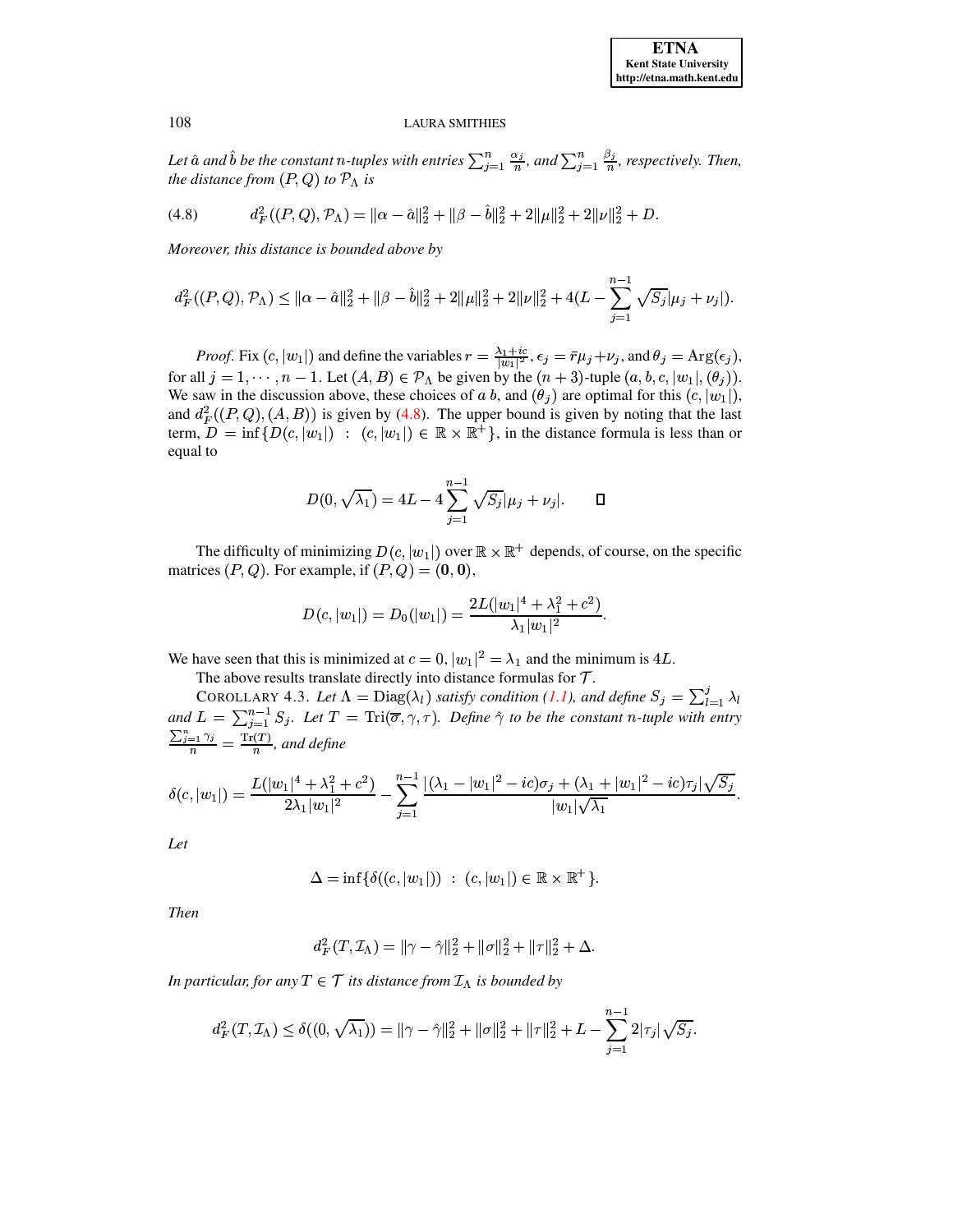#### THE STRUCTURED DISTANCE TO NEARLY NORMAL MATRICES.

*Proof.*  $(\Pi_{\mathcal{S}}(2T), \Pi_{\mathcal{A}}(2T)) = (\text{Tri}(\overline{\sigma + \tau}, 2\text{Re}(\gamma), \sigma + \tau), \text{Tri}(\overline{\sigma - \tau}, 2i\text{Im}(\gamma), \tau - \sigma)).$ If  $(P,Q) = (\Pi_{\mathcal{S}}(2T), \Pi_{\mathcal{A}}(2T))$  in the previous lemma, then equation (4.8) is

$$
||2\gamma - 2\hat{\gamma}||_2^2 + 2||\sigma + \tau||_2^2 + 2||\tau - \sigma||_2^2 + D = 4||\gamma - \hat{\gamma}||_2^2 + 4||\sigma||_2^2 + 4||\sigma||_2^2 + D,
$$

and the function  $D(c, |w_1|)$  reduces to  $4\delta(c, |w_1|)$  for  $\mu = \sigma + \tau$  and  $\nu = \tau - \sigma$ . This, combined with the fact that  $d_F^2(T, \mathcal{I}_\Lambda) = \frac{1}{4} d_F^2((\Pi_{\mathcal{S}}(2T), \Pi_{\mathcal{A}}(2T)), \mathcal{P}_\Lambda))$ , establishes the corollary. О

Let  $T \in \mathcal{T}$ . Define  $T_0 = T - \frac{\text{Tr}(T)}{n}I$ . Then  $T_0$  is the translation of  $T$ , by a multiple of the identity matrix, which has minimal Frobenius norm among all such translations, cf., [5]. The above bound for the squared Frobenius distance from T to  $\mathcal{I}_{\Lambda}$  is less than or equal to (with equality holding if and only if  $\tau = 0$ ) the sum of the squared Frobenius distances from  $T_0$  to 0 and from 0 to  $\mathcal{I}_\Lambda$ . We will see the importance of the translate,  $T_0$ , in the next section.

<span id="page-10-0"></span>5. Applications. In this section, we bound the Frobenius distance from normality for the elements of  $\mathcal{I}_\Lambda$ . We also apply results from [2] to indicate how well the set of eigenvalues of an element of  $\mathcal{I}_{\Lambda}$  can be approximated by using normal matrices and Geršgorin-type sets.

First, let us consider what the above results tell us about the Frobenius distance from normality for the elements of  $\mathcal{I}_\Lambda$ . Let  $T \in \mathbb{C}^{n \times n}$ . The direct sum structure  $\mathbb{C}^{n \times n} = \mathcal{S} \oplus \mathcal{A}$ and the Pythagorean relationship  $(2.2)$  imply that

$$
d_F^2(T, \mathcal{N}) \le \min\{d_F^2(T, \mathcal{S}), d_F^2(T, \mathcal{A})\} \le \min\{\|\Pi_{\mathcal{A}}(T)\|_F^2, \|\Pi_{\mathcal{S}}(T)\|_F^2\}.
$$

Recall that we defined

$$
T_0 = T - \frac{\text{Tr}(T)}{n}I.
$$

Because the matrix  $\frac{\text{Tr}(T)}{n}I$  is scalar,  $d_F^2(T, \mathcal{N}) = d_F^2(T_0, \mathcal{N})$ , cf., [5, Theorem 3.2]. Therefore.

$$
\forall T \in \mathbb{C}^{n \times n} \qquad d_F^2(T,\mathcal{N}) \le \min\{ \|\Pi_{\mathcal{A}}(T_0)\|_F^2, \|\Pi_{\mathcal{S}}(T_0)\|_F^2 \}.
$$

Now let  $M \in \mathcal{I}_\Lambda$ . By Corollary 3.5,

$$
M = \frac{1}{2} \operatorname{Tri}((\bar{r} - 1)\,\overline{\omega}, a + ib, (r + 1)\omega), \text{ and } M_0 = \frac{1}{2} \operatorname{Tri}((\bar{r} - 1)\,\overline{\omega}, 0, (r + 1)\omega),
$$

where  $r = \frac{\lambda_1 + ic}{|w_1|^2}$  and  $w_j = \frac{\sqrt{S_j}|w_1|e^{i\theta_j}}{\sqrt{\lambda_1}}$ . Then  $\Pi_S(M_0) = \frac{1}{2} \operatorname{Tri}(\bar{r}\bar{\omega}, 0, r\omega)$  and  $\Pi_A(M_0) = \frac{1}{2} \operatorname{Tri}(-\bar{\omega}, 0, \omega)$ . By equation (4.2),  $\|\Pi_S(M_0)\|_F^2 = 2\left\|\frac{r\omega}{2}\right\|_2^2 = \frac{(\lambda_1^2 + c^2)L}{$  $2\|\frac{\omega}{2}\|_2^2 = \frac{L|w_1|^2}{2\lambda_1}$ . Thus, for  $M \in \mathcal{I}_\Lambda$  defined by the  $(n+3)$ -tuple,  $(a, b, c, |w_1|, (\theta_j)_{j=1}^{n-1})$ , the distance from  $M$  to  $N$  satisfies

$$
d_F^2(M, \mathcal{N}) \le \min\{\frac{(\lambda_1^2 + c^2)L}{2\lambda_1|w_1|^2}, \frac{L|w_1|^2}{2\lambda_1}\}
$$

Graphically, this bound can be described as follows. Let  $M \in \mathcal{I}_{\Lambda}$  be given by  $(a, b, c, |w_1|)$ ,  $(\theta_j)_{i=1}^{n-1}$ ). The Frobenius distance from M to the set of normal matrices is determined by where the ordered pair  $(c, |w_1|^4)$  lies in relation to the parabola  $y = x^2 + \lambda_1^2$ . Specifically,

$$
d_F^2(M,\mathcal{N}) \leq \begin{cases} \frac{(\lambda_1^2 + c^2)L}{2\lambda_1 |w_1|^2} & \text{if } |w_1|^4 > c^2 + \lambda_1^2; \\ \frac{|w_1|^2 L}{2\lambda_1} = \frac{(\lambda_1^2 + c^2)L}{2\lambda_1 |w_1|^2} & \text{if } |w_1|^4 = c^2 + \lambda_1^2; \\ \frac{|w_1|^2 L}{2\lambda_1} & \text{if } |w_1|^4 < c^2 + \lambda_1^2. \end{cases}
$$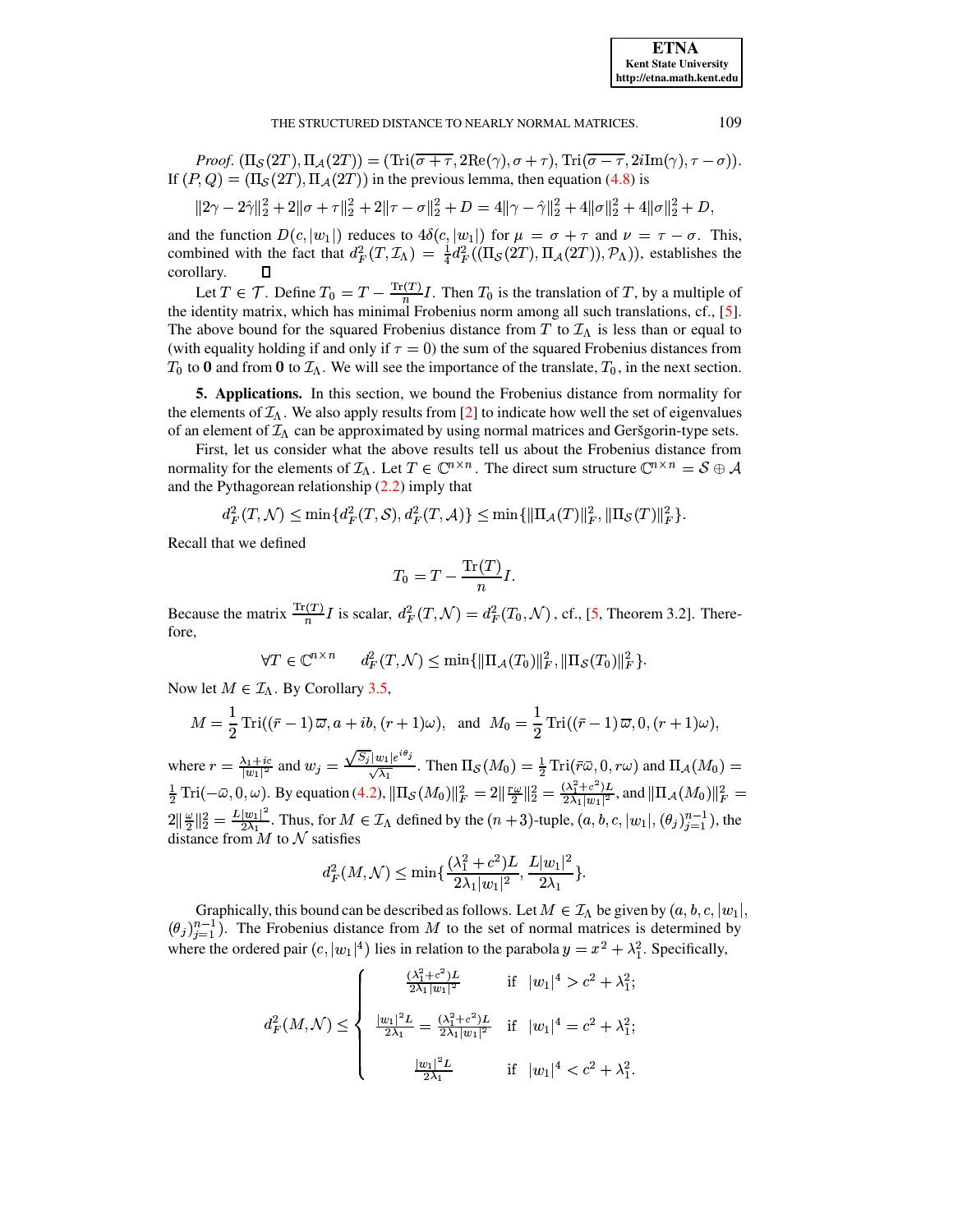Note that  $\mathcal{M}_{\Lambda}$ , the set of elements from  $\mathcal{I}_{\Lambda}$  with minimal Frobenius norm, corresponds to the vertex of  $y = x^2 + \lambda_1^2$ . For every  $M_A^{\theta} \in \mathcal{M}_{\Lambda}$ , the above bound says  $d_F^2(M_A^{\theta}, \mathcal{N}) \leq L$ . This is, of course, consistent with Theorem  $4.1$  which tells us that the normal matrix  $0$  has distance L from  $M_{\Lambda}^{\theta}$ .

We now use the results of  $[2]$  to describe the distance from normality, in the sense of the numerical stability of eigenvalue estimation through normal matrices, for the elements of  $\mathcal{I}_{\Lambda}$ . Recall that a singular value decomposition (SVD), of a non-zero complex  $n \times n$  matrix B, is an expression of  $B$  as a product

<span id="page-11-0"></span>
$$
(5.1) \qquad B = V\Sigma W^* = \left[ \begin{array}{cccc} | & \cdots & | \\ \phi_1 & \cdots & \phi_n \\ | & \cdots & | \end{array} \right] \left[ \begin{array}{cccc} \sigma_1 & 0 & 0 \\ 0 & \ddots & 0 \\ 0 & 0 & \sigma_n \end{array} \right] \left[ \begin{array}{cccc} - & \bar{\psi}_1^T & - \\ \vdots & \vdots & \vdots \\ - & \bar{\psi}_n^T & - \end{array} \right],
$$

where V and W are unitary matrices in  $\mathbb{C}^{n \times n}$ , and  $\Sigma$  is a nonnegative diagonal matrix. The entries of  $\Sigma$ ,  $\sigma_1 \ge \sigma_2 \ge \cdots \ge \sigma_n$ , are the eigenvalues of |B| arranged in non-increasing order. They are called the singular values of B.

Fix any non-zero  $B \in \mathbb{C}^{n \times n}$  and a SVD,  $B = V\Sigma W^*$ , as in (5.1). In [2], we defined the SV-normally estimated Geršgorin set,  $\Gamma^{NSV}(V\Sigma W^*)$ . Like the Geršgorin set for B, the set  $\Gamma^{NSV}(V\Sigma W^*)$  is a union of closed discs and it contains the eigenvalues of B. We also defined the SV-normal estimator  $\epsilon_{V\Sigma W^*}$  corresponding to this SVD of B. Specifically, define for each  $l = 1, \dots, n$ ,

$$
\epsilon_l = \sqrt{1 - |\langle \phi_l, \psi_l \rangle|^2} \text{ and let } \epsilon_{V\Sigma W^*} = \max_{1 \leq l \leq n} \{\epsilon_l\}.
$$

The parameter  $\epsilon_{V\Sigma}W^*$  lies between 0 and 1, inclusively. It is used as a type of condition number which indicates how well the set  $\Gamma^{NSV}(V\Sigma W^*)$  estimates the eigenvalues of B. When  $\epsilon_{V\Sigma W^*}$  is zero,  $\Gamma^{NSV}(V\Sigma W^*)$  is exactly the set of eigenvalues of B; when  $\epsilon_{V\Sigma W^*}$ is small, the centers of the discs which comprise  $\Gamma^{NSV}(V\Sigma W^*)$  provides a good estimate of the spectrum of B. This is because the radii of the discs which comprise  $\Gamma^{NSV}(V\Sigma W^*)$  are all  $R = \sqrt{2 \sum_i \sigma_i^2 \epsilon_i^2}$ . Roughly speaking, up to a scaling factor of  $\sigma_1$ , this common radius will be small when  $\epsilon_{V\Sigma W^*}$  is.

Finally, we cite the following lemma which bounds the SV-normal estimators from below. Notice that this lower bound on  $\epsilon_{V\Sigma W^*}$  is *independent* of the choice of SVD for *B*.

LEMMA 5.1. (See [2]) Let  $B \in \mathbb{C}^{N \times N}$  and let  $\epsilon_{V \Sigma W^*}$  denote the SV-normal estimator corresponding to a SVD,  $B = V\Sigma W^*$ . Then,

$$
||B^*B - BB^*||_2 \le ||B||_F^2 \epsilon_{V\Sigma W^*}.
$$

The above lemma allows us to describe how well the spectrum of an element of  $\mathcal{I}_\Lambda$  can be approximated with the SV-normally estimated Geršgorin set,  $\Gamma^{NSV}(V\Sigma W^*)$ .

THEOREM 5.2. Let  $M \in \mathcal{I}_\Lambda$  be defined by the  $(n+3)$ -tuple  $(a, b, c, |w_1|, (\theta_j)_{i=1}^{n-1})$ , and recall that  $L = \sum_{i=1}^{n-1} \sum_{l=1}^{j} \lambda_l$ . Define

$$
H = \frac{n(a^2 + b^2)}{4} + \frac{L}{2\lambda_1} \left(\frac{\lambda_1^2 + c^2}{|w_1|^2} + |w_1|^2\right).
$$

Let  $M = V\Sigma W^*$  be a SVD of M and denote the corresponding SV-normal estimator by  $\epsilon_{V\Sigma W^*}$ . Then

$$
\frac{\|\Lambda\|_2}{H} \le \epsilon_{V\Sigma W^*}.
$$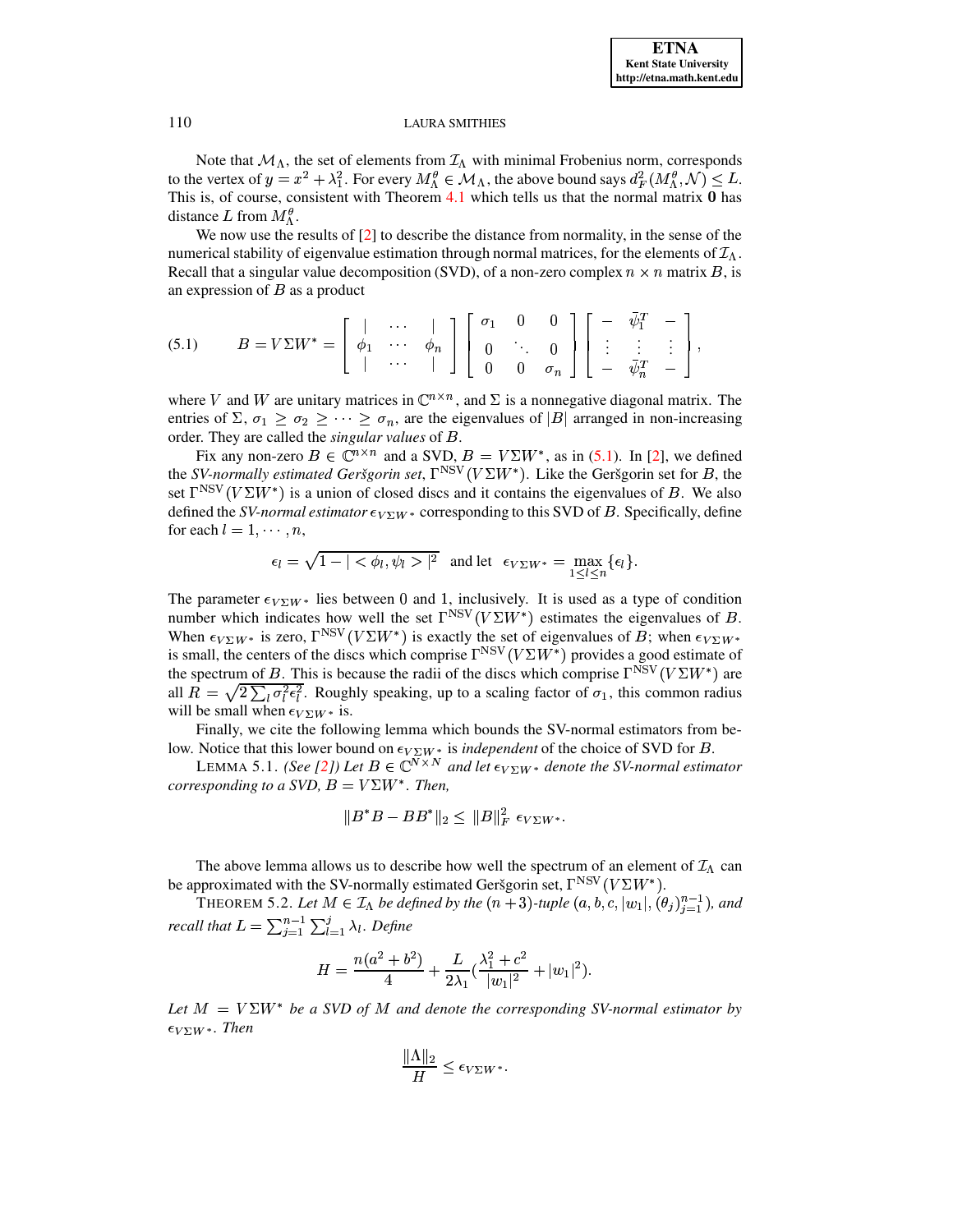## THE STRUCTURED DISTANCE TO NEARLY NORMAL MATRICES.

In particular, if  $M \in \mathcal{M}_{\Lambda}$  then

$$
\frac{\|\Lambda\|_2}{L} \le \epsilon_{V\Sigma W^*}.
$$

Proof. Let

$$
M = \frac{1}{2} \operatorname{Tri}((\bar{r} - 1) \overline{\omega}, a + ib, (r + 1)\omega),
$$

be defined by  $(a, b, c, |w_1|, (\theta_j)_{j=1}^{n-1})$ . Since  $M \in \mathcal{I}_\Lambda$ ,  $M^*M - MM^* = \Lambda$  and we have  $||M^*M - MM^*||_2 = ||\Lambda||_2$ . We showed in Section 4 that

$$
||M||_F^2 = \frac{n(a^2 + b^2)}{4} + ||\frac{(\bar{r} - 1)\bar{\omega}}{2}||_2^2 + ||\frac{(r + 1)\omega}{2}||_2^2
$$

Thus,

$$
||M||_F^2 = \frac{n(a^2 + b^2)}{4} + (\frac{|\bar{r} - 1|^2 + |r + 1|^2}{4}) ||\omega||_2^2 = \frac{n(a^2 + b^2)}{4} + \frac{(|r|^2 + 1)}{2} ||\omega||_2^2.
$$

Since  $|r|^2 + 1 = \frac{\lambda_1^2 + c^2}{|w_1|^4} + 1$  and  $||\omega||_2^2 = \frac{L|w_1|^2}{\lambda_1}$ ,

$$
||M||_F^2 = \frac{n(a^2 + b^2)}{4} + \frac{L}{2\lambda_1} \left(\frac{\lambda_1^2 + c^2}{|w_1|^2} + |w_1|^2\right) = H.
$$

Finally, if  $M \in \mathcal{M}_{\Lambda}$ , by Theorem 4.1,  $||M||_F^2 = L$ . Thus,

$$
\frac{\|M^*M - MM^*\|_2}{\|M\|_F^2} = \frac{\|\Lambda\|_2}{L} \le \epsilon_{V\Sigma W^*},
$$

 $\Box$ in this case.

The previous theorem has an interesting interpretation. The elements of  $\mathcal{M}_{\Lambda}$  have minimal Frobenius norm. However, the square of the reciprocal of this Frobenius norm is a factor of our lower bound for  $\epsilon_{V\Sigma}W^*$ . Consequently, the condition number of the SV-normally estimated Geršgorin sets for elements of  $\mathcal{M}_{\Lambda}$  is maximally bounded above 0. This seems to suggest the counter-intuitive idea that, regardless of which SVD is used, the radii of the set  $\Gamma^{NSV}(V\Sigma W^*)$  should tend to be largest for smallest elements of  $\mathcal{I}_{\Lambda}$ . However, this suggestion fails to consider how weighting factors  $\sigma_i^2$  of the radius R increase with  $||M||_F^2 = \sum_{i=1}^n \sigma_i^2.$ 

6. Conclusions and extensions. We conclude this note with a few remarks and some indications of further lines of inquiry for the sets  $\mathcal{I}_{\Lambda}$ . As we mentioned in Section 3, the right hand side of the matrix equation  $M^*M - MM^* = \Lambda$  has to be self adjoint with trace zero, since the left hand side is. The choice to make  $\Lambda$  diagonal arose from a desire to simplify the calculations for  $P_\Lambda$  and  $\mathcal{I}_\Lambda$  and to make the rank of  $\Lambda$  easy to identify, since this rank is a type of measure of the extent to which the matrix  $M$  fails to be normal. It would be interesting to consider how the above development changes for the general right hand side,  $\Lambda$ .

The intermediate set  $\mathcal{P}_{\Lambda}$  was used to simplify the calculations for  $\mathcal{I}_{\Lambda}$  and to help clarify how the upper and lower bands of the elements of  $\mathcal{I}_{\Lambda}$  are related to each other. However, the set  $P_{\Lambda}$  has an interesting intrinsic functional analytic structure. Specifically, the decomposition  $\mathbb{C}^{n \times n} = S \oplus A$  expresses  $\mathbb{C}^{n \times n}$  as a *Krein space*. This is an indefinite inner product